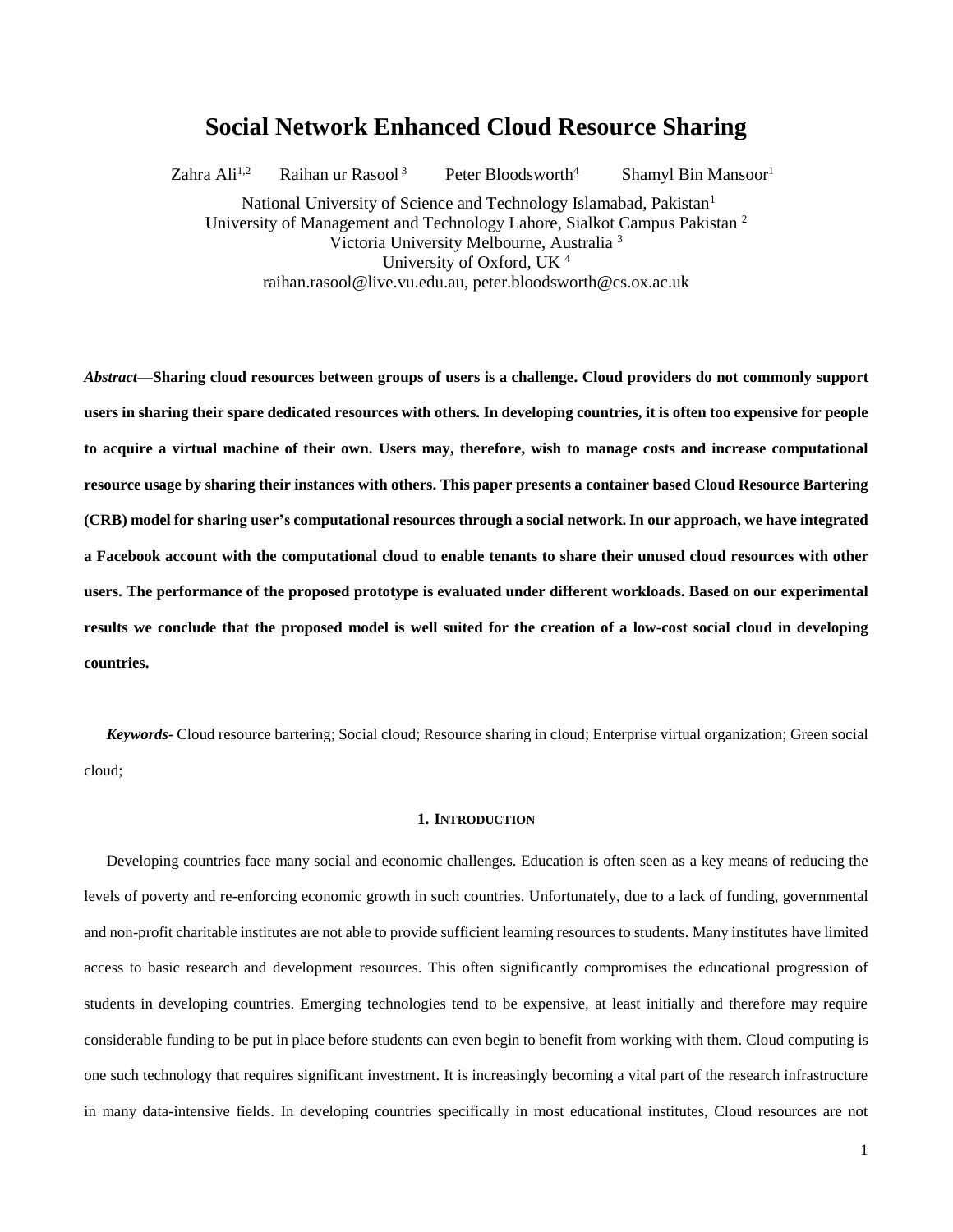commonly made available to students and researchers because of the associated costs. If such countries are to develop and grow, then new ways of providing access to emerging technologies need to be found.

This paper focuses on how cloud resources can be made available to students in developing countries using an existing Facebook account. The major contribution of this paper is to present a container based cloud resource bartering (CRB) model for sharing cloud resources among users in emerging economies. The main aim is to break down several barriers that currently prevent students and small-scale communities from accessing the latest technology in such regions. To solve this problem, we have designed a cloud resource bartering (CRB) model that supports container based resource sharing among users. The proposed CRB model has been implemented and deployed on Facebook. Linux container (LXC) based sharing in EC2 may help the user to share a part of the complete resource with other tenant users. This is likely to also help the landlord users to manage the cost of renting their computational resources.

In this paper, we employ a range of different workloads to test the stability of container-based virtualization which enables the social community to share virtualized containers with each other. In addition to this, we have evaluated the implemented model and examined the stability and performance of shared cloud resources. For this purpose, we installed different workloads in LXC containers created in EC2 instance and observed its stability among a shared community. Our results show satisfactory performance of shared instance under different workloads. A community-based survey was carried out to gather qualitative feedback from real end users of the system. The result of this analysis confirms that social networks can play a vital role in cloud resource bartering and such approaches can work well in developing countries.

The contribution of the paper is twofold; firstly, the CRB creates a trusted community environment on Facebook, where users can share their idle compute resources with others. Secondly, CRB requires the sharer and the tenant to both view and accept the Social service level agreement (SSLA) before sharing. It also keeps a list of SSLA violation details and black list the users who have not followed the terms and conditions mentioned in SSLA. Both of these features have a novelty with respect to sharing resources on a social network according to the understanding of the author. To the best of our knowledge, it is the first effort in this direction.

The paper is organized as follows. Section 2 provides a comprehensive related review. Section 3 presents the methodology and implementation details of the CRB model. Section 4 demonstrates the effectiveness of the system through a detailed performance evaluation. Finally, section 5 concludes the discussion and provides some pointers to future work.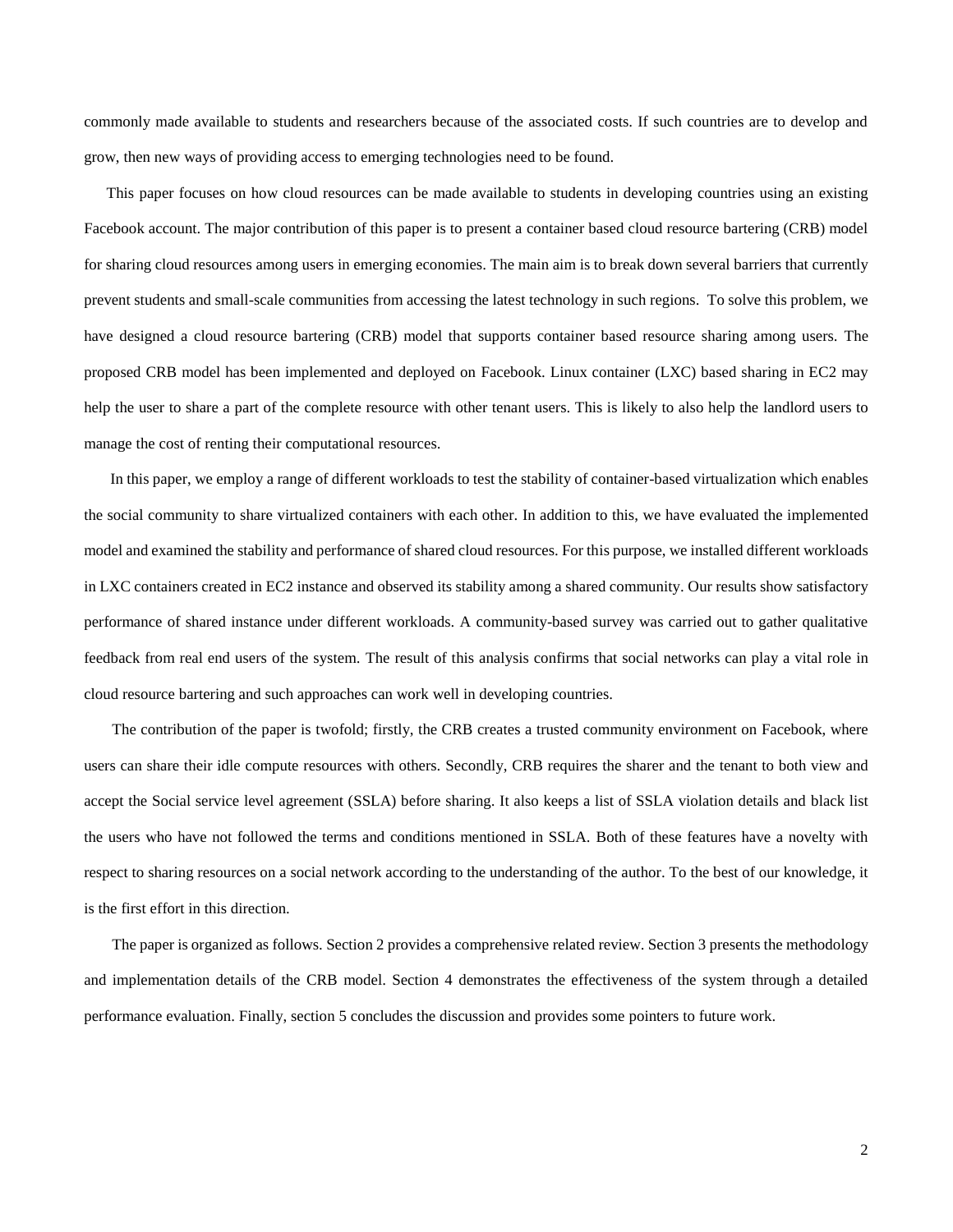# **2. RELATED WORK**

The importance of social networking has been observed in various scientific domains as a means of facilitating teamwork across different locations. Increasingly social networks are being used to synchronize research communities as well. One such example is MyExperiment [1] a platform for biologists, that creates a virtual research environment for sharing scientific workflows among collaborators. Similar scientific projects are Kepler [2] and Galaxy [3]. There are many projects that are integrating Grid computing and social networking technologies. For example, PolarGrid [4] shares polar ice sheet information and resources amongst members by using a web portal. This portal extracts data and shares information in multiple social networks to support global collaborations with the help of OpenSocial [5]. In the context of social networking, a number of techniques have been proposed for resource sharing. For example, the Automated Service Provisioning Environment (ASPEN) [6] is one such system that provides an integration of Web 2.0, social networking and cloud computing technologies. ASPEN exposes applications and shares data within an enterprise using a social network.

The models described previously focus on the specific research communities they serve and on the social aspects of collaboration between researchers. We can, therefore, suggest that existing social networks are potentially suitable platforms for sharing cloud resources in a more general way. There are many good examples of cloud and social networks working together, but in most cases, the cloud is simply hosting the applications of social networks, for example, a user can develop a Facebook application hosted by Amazon's AWS service.

There is some literature related to creating a Cloud infrastructure leveraging Social networking. A prototype is proposed in [7] for an economics based posted price model in a social cloud and an auction-based model in the computing cloud. The proposed model is for the storage of resources in the cloud, but this work is not implemented for any commercial cloud platform at present. The cloud offers far greater prospects in terms of shared processing power but there is a clear need for an application that can help users to share their resources with their friends by using a sharing model (e.g. resource bartering).

For scientific projects which require large-scale computing resources, one useful aspect of collaboration is the sharing of resources among project members. Social Cloud [8] represents a framework for Social Cloud computing with a focus on collaboration and resource sharing within a scientific community. The Social Cloud supports individuals or institutions by allowing them to contribute spare capacity by means of virtual machines leased through the social network. Members of the Social Cloud can contribute, request, and use virtual machines from other members. A Virtual Organization is formed among groups of members. Current work on the social cloud does not, however, support an established economic model for resource sharing. Such models might, for example, include an incentive mechanism that encourages a more diverse group of participants.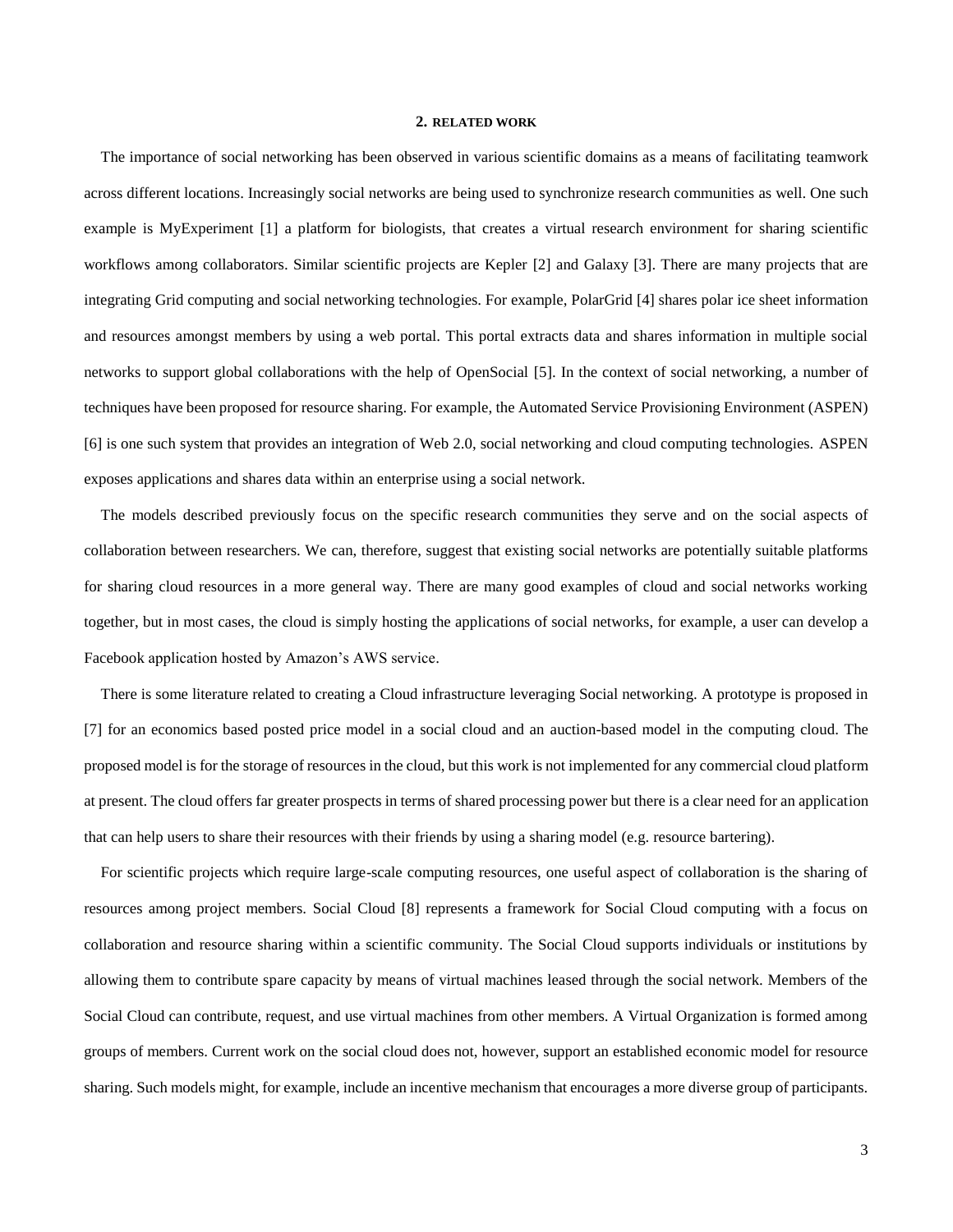Previously, however, a range of different economic models have been created for Grid and Cloud resource sharing [9][10][11] as a means of encouraging interaction among producers and consumers.

Numerous computing platforms including distributed databases, clusters and grids are using market-based resource management systems. These systems adopt economic models such as an auction, bartering, commodity, and price based models. Economic models can be divided into two important categories based on whether the exchange methods use pricing<sup>1</sup>or bartering<sup>2</sup>. The industry has successfully adopted many pricing methods for resource sharing [12] but bartering models have not been popular because of lack of trust among rational users<sup>3</sup> (Cloud provider or Grid resource providers). In large distributed systems various computation efficient resource bartering techniques are proposed in the presence of rational users. The proposed CRB model, therefore, may help a community of friends to barter cloud resources without money necessarily changing hands.

Bartering models are classified into three different categories known as TiT for TaT (BitTorrent (2003) [13]), Volunteer Computing Seti@Home (2004) [14] and Network of Favors (OurGrid (2003) [15]). OurGrid is a network of favors that supports the community in site sharing. A site donates its idle resources as a favor based on a centralized priority. However, the proposed CRB model is providing this prioritization in a completely decentralized manner similar to systems like the Grid Architecture for Computational Economy (GRACE) [16] and the Compute Power Market [17]. In a similar way to BitTorrent, the CRB model may help to decrease the load on congested cloud providers by tracking the actions of users as a user is not anonymous in the proposed system. In our work, we have decided therefore to create a model that tracks the activities of users. It can be observed in the literature that many of the currently proposed models are not practically implemented whereas the proposed CRB Model is indented for use in a commercial cloud provider Amazon EC2.

There are many cloud-based applications that help service providers to support users and ensure that the cloud services offered are secure, reliable, and available. In [18] Provision, Assurance, and Auditing (PAA) provides such support in creating a highly dynamic cloud-based application that can respond to the new requirements without the need for recording and republishing the application. These kinds of models are considered to be adaptable for cloud-based social network applications and enable highly reliable and secure applications .

 $\overline{\phantom{a}}$ 

<sup>&</sup>lt;sup>1</sup>The exchange value of resources is computed relative to a common form of currency

<sup>&</sup>lt;sup>2</sup> Bartering allows users to exchange resources without money changing hands

<sup>&</sup>lt;sup>3</sup> A rational user can be a buyer or seller of resources.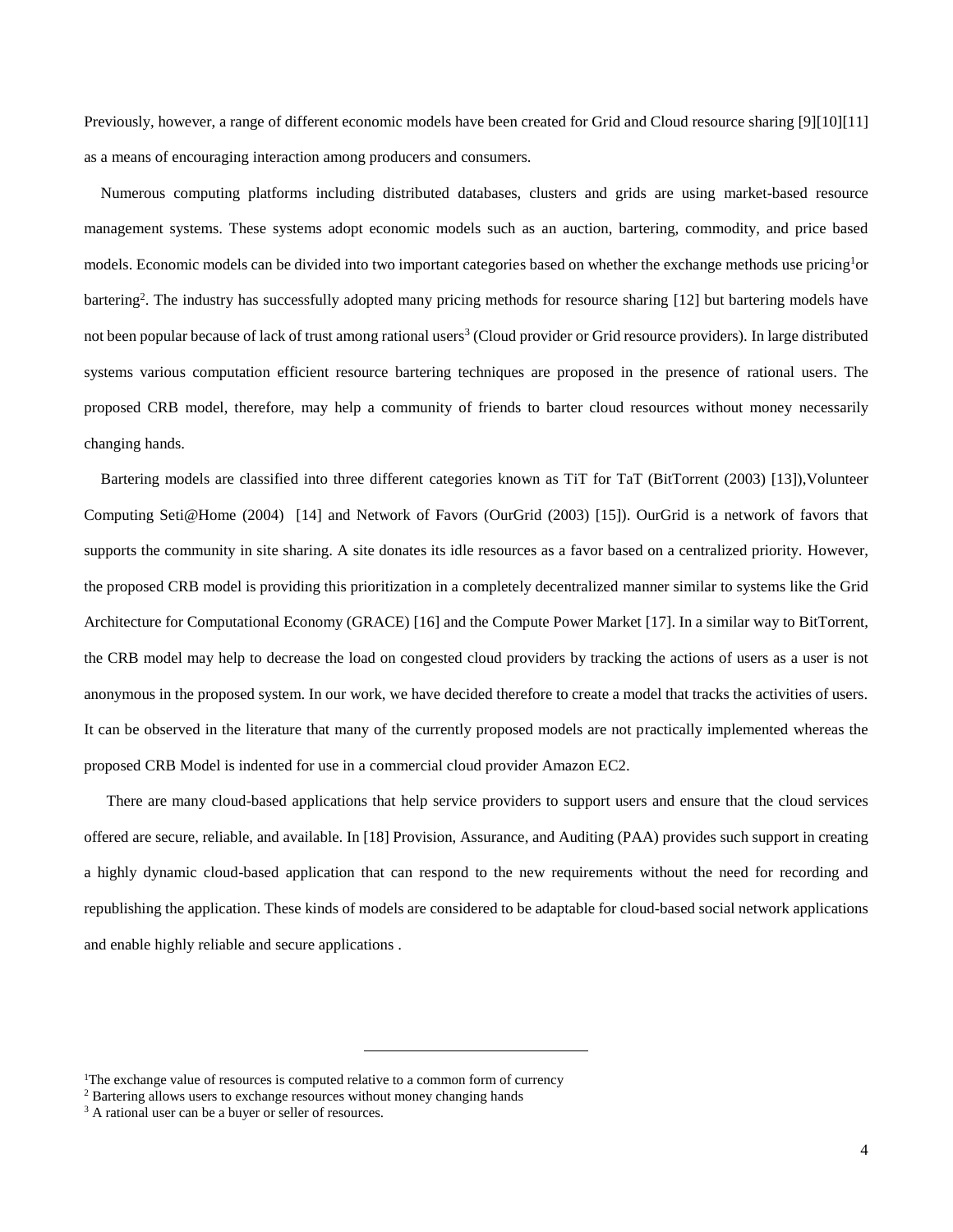Cloud computing has fundamentally changed the concept of how services are built and delivered via a network. It has introduced a new paradigm known as cloud service engineering [19], that is providing a systematic approach for value-added services on the top of cloud computing infrastructure. In the past, many applications have been proposed that focus on supporting cloud service engineering. One of such applications is eternal cloud computation application development [20], that is about helping end users to manage cloud systems dynamically. It introduces a cloud intention layer that separates the cloud source code and services and helps the software application to adopt user's requirements at runtime. Many other user-focuused service-oriented applications such as [21] and [22] have also been proposed in the literature. Thus, cloud service engineering has opened new doors for applications to provide services to the end users. Similarly, in our approach, we are building a serviceoriented application to enable sharing on top of the Amazon EC2 infrastructure. Service cost is not associated but the value is given based on the trust of social networks.

As compared to existing application-specific models, the CRB model is more generic and flexible. In future, it can be extended to various social platforms for sharing cloud resources. It allows communities to make their own set of policies and supports an open and ad-hoc bartering model for sharing resources. Our strategy may reduce the costs associated with assessing cloud services and may also encourage resources to be utilized well. In the literature, social models are found, that are adopting similar approaches [23] but we aim to deliver a flexible system that is specifically designed for the needs of those in developing countries.

#### **3. METHODOLOGY**

It has been observed from the literature review that a resource bartering strategy may help social communities to share and save money, as bartering is a mechanism that does not involve direct costs. For this purpose, we describe a new container based cloud resource bartering (CRB) model which is explained in this section. This can be thought of as a sub-letting process in which the landlord user rents computing resources from the cloud provider and then sublets excess capacity to tenants who in turn agree to abide by a specific bartered agreement. Figure 1 shows high-level service-oriented architecture that supports cloud resource bartering among Facebook users. The system eases cross-domain capabilities integration for flexible cost efficient and trust-based sharing of container-based virtual instances. A cloud Resource bartering (CRB) application is hosted by an application server.

We targeted a commercial Amazon EC2 platform for seamless integration with proposed CRB model because of its wide availability and stability level. Figure 1 shows the layered architecture of cloud resource bartering (CRB).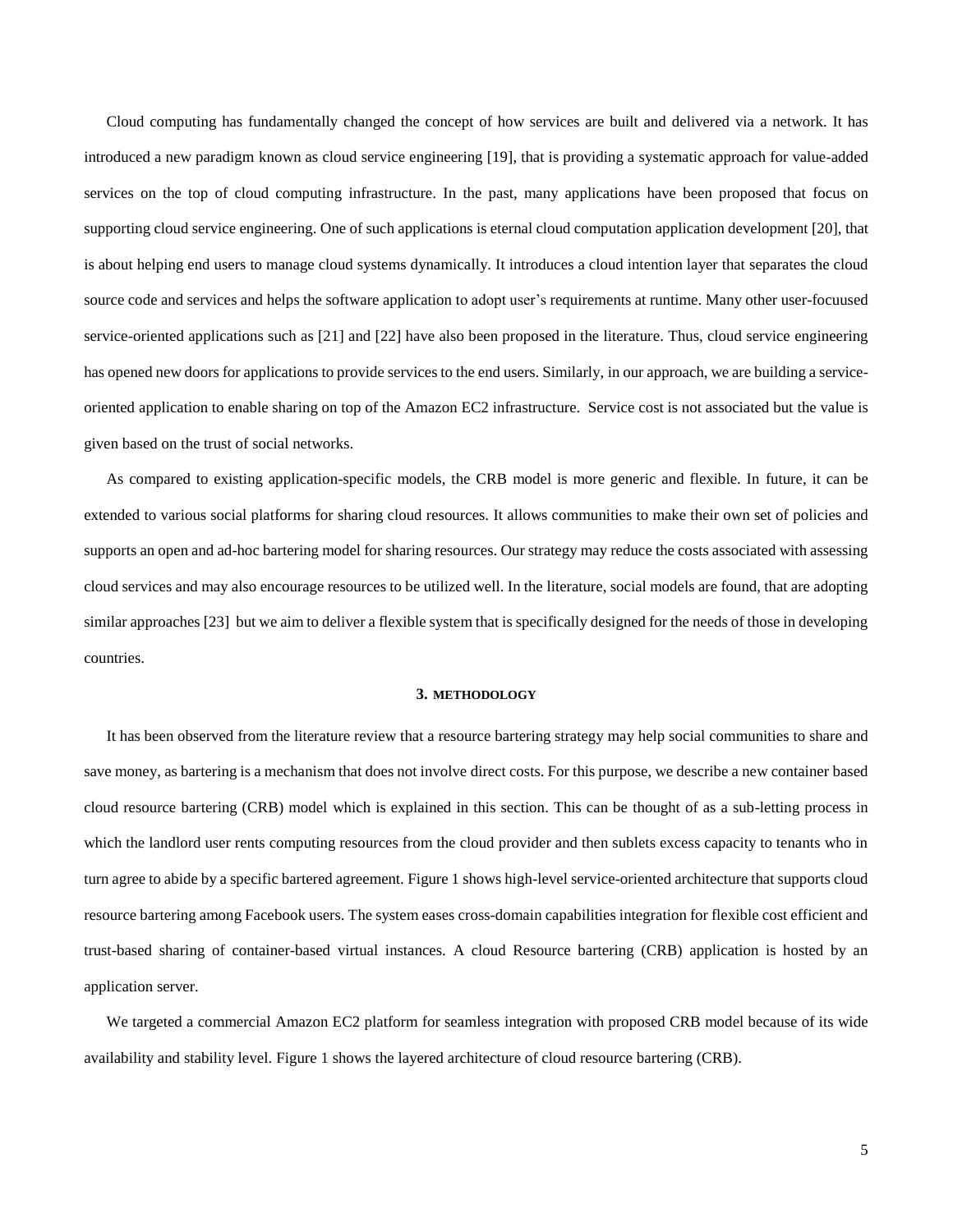



In Figure 1, the first layer represents the Facebook API which provides the community with a means of communication through which they can share their Amazon EC2 instances over the internet. The landlord is able to negotiate with, manage and select their tenants using this social context.

The second layer represents the CRB Application that has three submodules. The User Activity Manager (UAM) is one submodule of the CRB application. It shows the log of the shared activities of the community, and it also keeps a track of landlord users and their corresponding shared virtual machines details. The Social Service Level Agreement SSLA is another submodule of CRB application and it is offered by a resource owner (landlord) which is agreed with the tenant before they may share a resource. Via the creation of a SSLA agreement, the landlord can release resources to their tenants. The third layer shown in Figure 1 assists tenants in accessing EC2 instances remotely. The CRB application is a client that makes a request for establishing a remote connection with an Amazon instance. After verifying a client's credentials, a remote desktop web service allows access to EC2 instance or container-based virtual instance which results in successful resource sharing of CRB application. In the following section, the functions of cloud recourse bartering are explained in detail.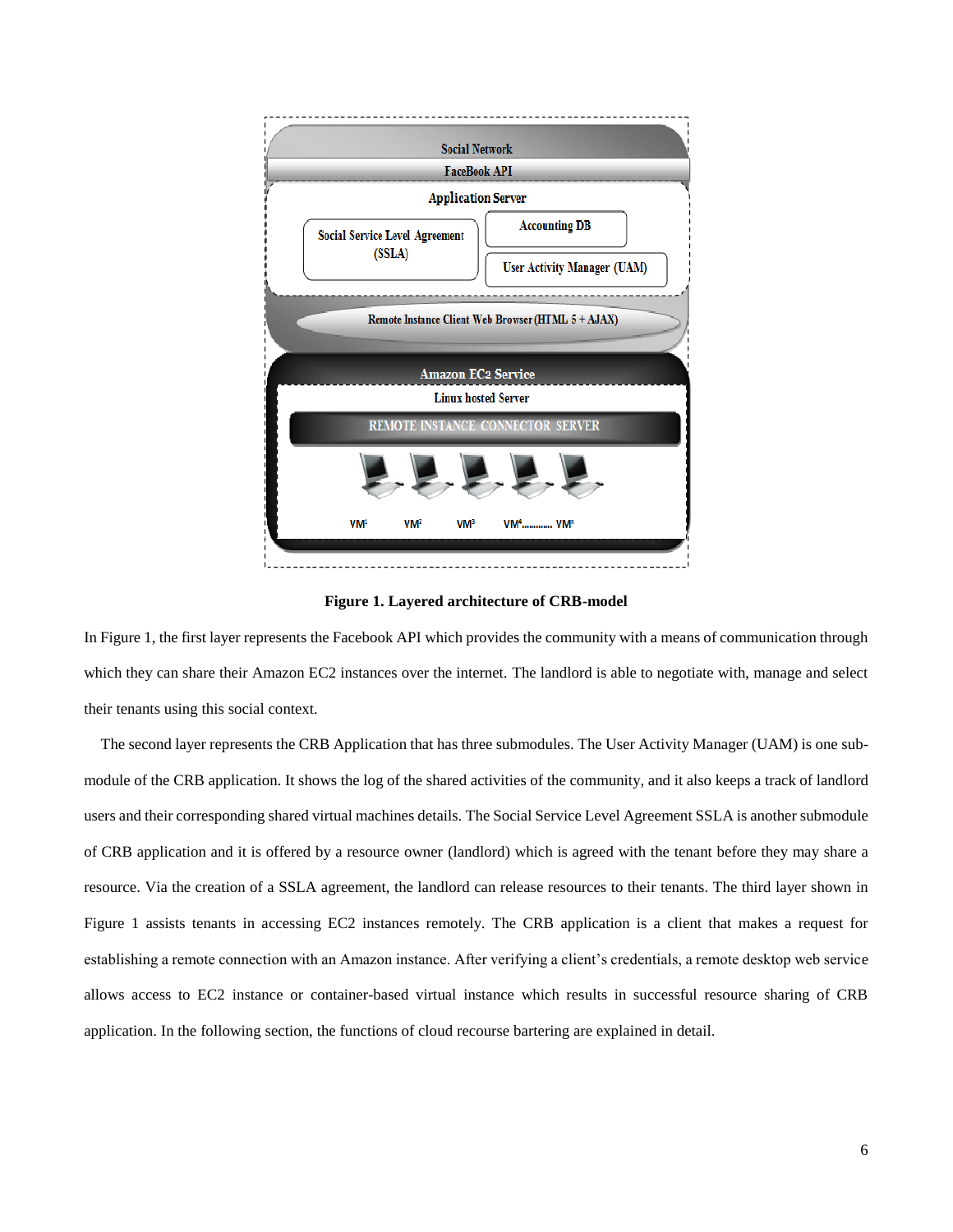## *3.1 Functions of Cloud Resource Bartering (CRB)*

The proposed system consists of two main functionalities. The first One of these is the user registration process which will be discussed in the following section.

*1) The Landlord User Registration Process*

The workflow for sharing cloud resources is explained in figure 2. Facebook provides an interface to the landlord for registering the resources that will be available for bartering. The owner's information and shared resource details are recorded in a database by the application server.



 **Figure 2. User's registration process**

The registration process provides the following functionalities in terms of registering a resource. A landlord can state the terms and conditions for sharing a resource in (SSLA).

- The landlord can then share a resource in exchange for a favor from the tenant which satisfies the bartering mechanism.
- A user activity manager (UAM) will ensure that all tenants are following a suitably signed SSLA.
- The landlord may also share resource voluntarily without requiring the signing of a SSLA.

Would-be tenants can view the resources that are available and make requests for them only after successfully completing the registration process. A landlord has the right to grant or to take the shared instance back at any time, although a warning period should be given to tenants before access is revoked.

## *2) The Resource Sharing Process*

The tenant will install the Facebook application in order to begin resource bartering as shown in following figure 3.

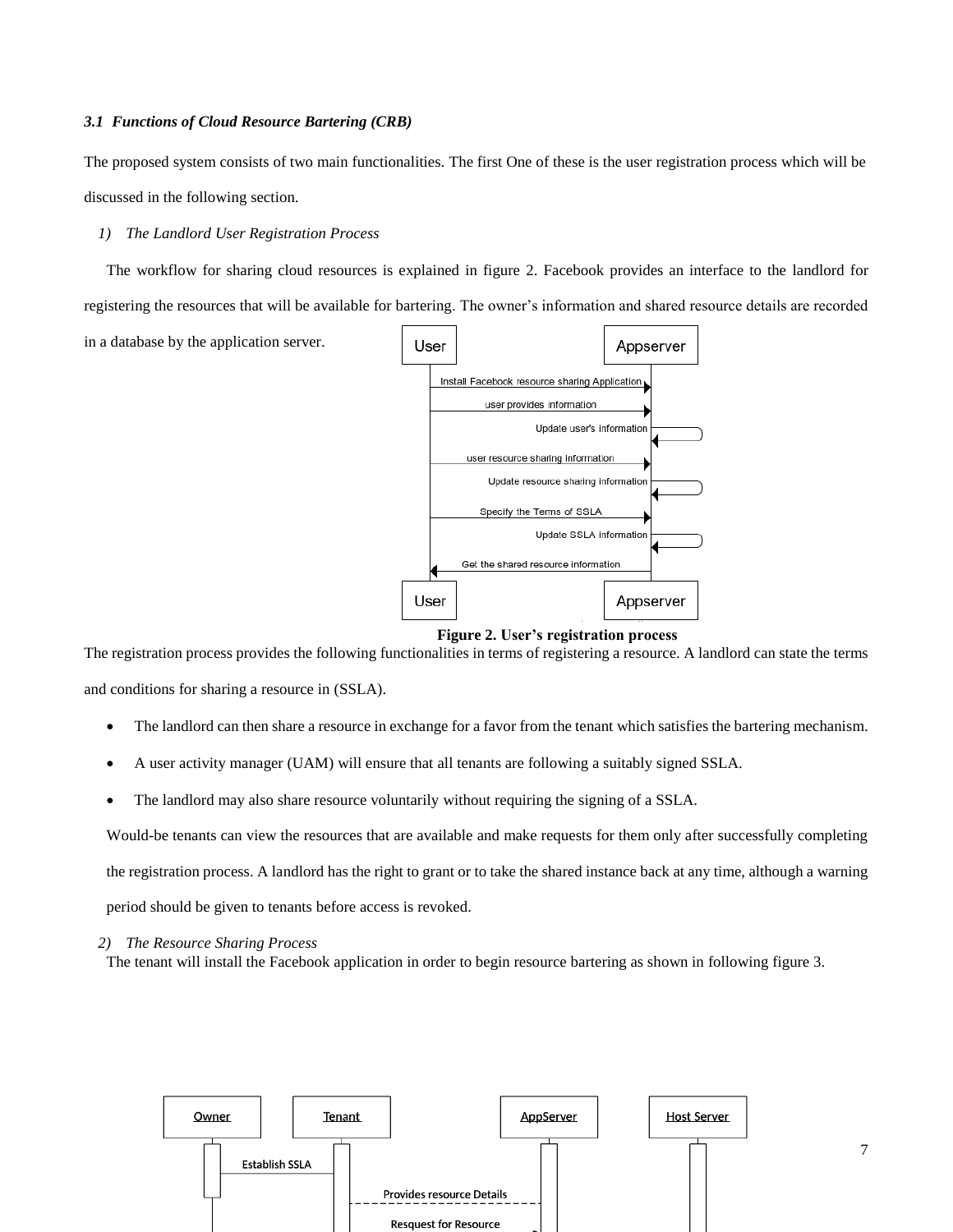#### **Figure 3. Resource sharing process with a user**

- The application server provides a list of shared EC2 instances to the prospective tenant.
- A user can request access to a resource by establishing SSLA with the landlord of a given virtual machine.
- The application server establishes a remote connection with the Amazon EC2 server to share the complete instance or an LXC of that instance.
- The landlord keeps the administrative rights to grant access to the resource or to end the sharing agreement at any time.
- LXC containerization is used to keep the tenant's virtual machine usage separate from that of the landlord and other tenants and to manage the resources that they consume. This provides a reasonable level of security for all the participants in the system whilst at the same time being light-weight enough not to seriously affect system performance.

## *3.2 Implementation Details:*

The implemented CRB application is an Active Server Pages (ASP) based web application that provides an interface to users through which they can trade resources. The bartering application is integrated with Facebook to encourage sharing between social community members. A Guacamole web service is embedded within the CRB application to make a remote connection with Amazon EC2. An LXC container is installed in the Amazon EC2 instance to allow users to benefit from container-based virtualization. The following Figure 4 provides an overview of implemented CRB application. This application keeps a track of complete details of user's trading activities, for this purpose a complete list of resources that a user has shared is maintained. The record of resources acquired by a user from others is also maintained. The CRB application also provides details about Amazon EC2 instance which includes the instance type, RAM, and state of instance whether it is running or terminated.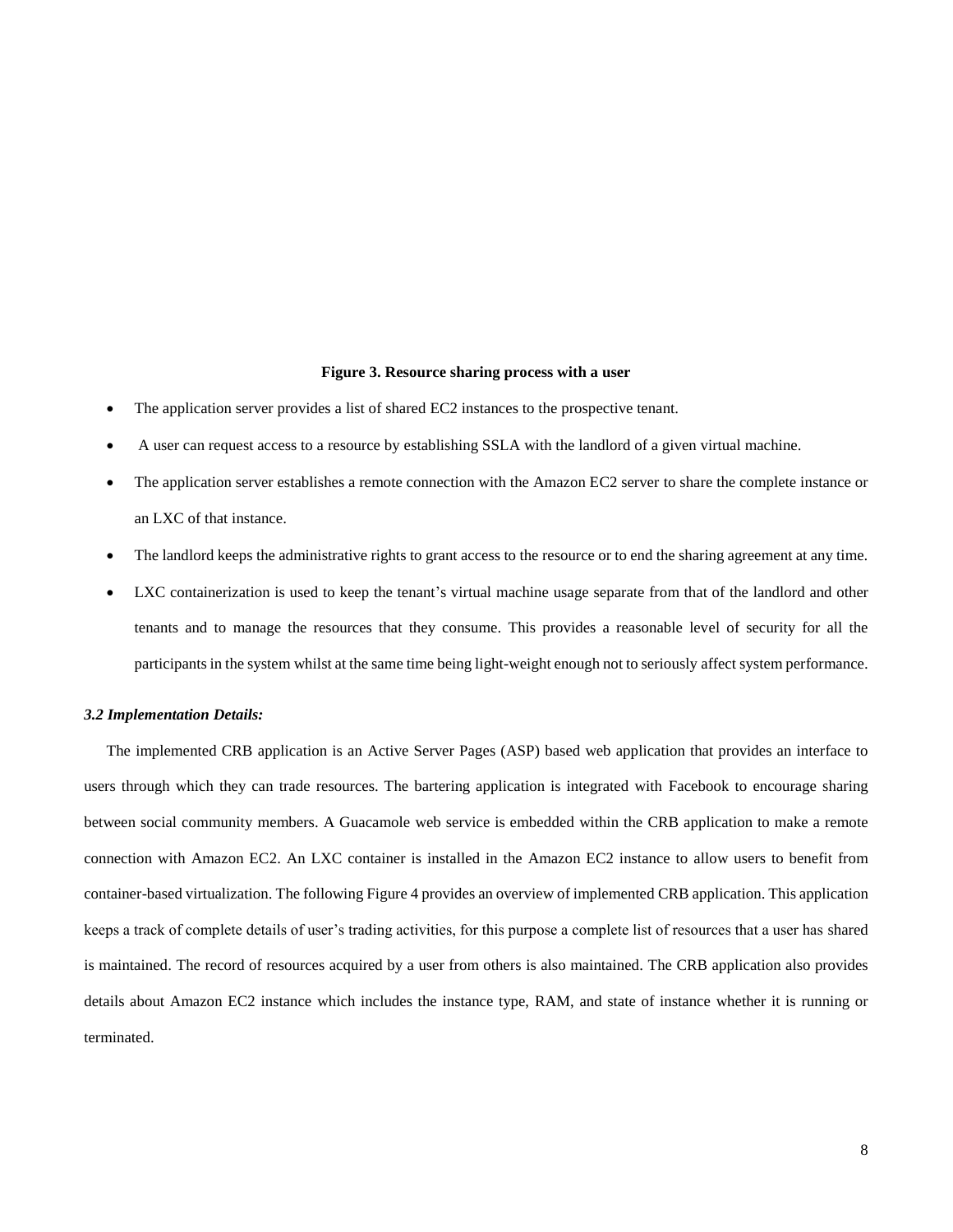| <b>CLOUD</b> RESOURCE BARTERING                                                                            |                                                                         |                                                                      |                                                           |                                                   |  |  |  |  |
|------------------------------------------------------------------------------------------------------------|-------------------------------------------------------------------------|----------------------------------------------------------------------|-----------------------------------------------------------|---------------------------------------------------|--|--|--|--|
| Registration<br><b>Start Resource Bartering</b><br>About<br>Home                                           |                                                                         | <b>User's Activity Manager</b>                                       |                                                           |                                                   |  |  |  |  |
|                                                                                                            |                                                                         |                                                                      | <b>Search In Site:</b>                                    |                                                   |  |  |  |  |
| <b>WELCOME TO CLOUD RESOURCE BARTERING!</b><br>$\mathbb{Z}$                                                |                                                                         |                                                                      |                                                           |                                                   |  |  |  |  |
|                                                                                                            | <b>ZAHRA's RESOURCES DETAILS</b>                                        |                                                                      |                                                           |                                                   |  |  |  |  |
| $\qquad \qquad \qquad \qquad \qquad \qquad \qquad \qquad \qquad \qquad$<br>Syeda Zahra Ali                 | <b>DESCRIPTION</b>                                                      |                                                                      | <b>RESOURCE DETAILS</b>                                   |                                                   |  |  |  |  |
| $\equiv$<br><b>Shared Resources</b><br><b>B</b> Ilaha Khan<br>Syeda Xahra Ali<br><b>Acquired Resources</b> | <b>OWNER:</b><br><b>TENANT:</b><br><b>EXPIRE DATE:</b><br><b>STATE:</b> | Syeda Xahra Ali<br>Ilaha Khan<br>10/31/2012 12:00:00 AM<br>RUNNING - | <b>INSTANCE TYPE:</b><br><b>PLATFORM DETAILS:</b><br>RAM: | 1 micro instance<br><b>Window Server</b><br>2.345 |  |  |  |  |

#### **Figure 4 Resource bartering marketplace**

A tenant can access a cloud resource by requesting an account from its owner. Before a tenant can acquire a cloud resource they need to accept a social service level agreement (SSLA). Following this the bartering application establishes a connection with the Amazon remote instance and grants access to the tenant. The owner can share the same instance with multiple friends at the same time with the help of implemented container-based virtualization (LXC).

The user activity manager (UAM) monitors all the behavior of users. It keeps track of all the SSLA's and provides details regarding whether a tenant has fulfilled all the terms and conditions of their SLA's or has violated them. The user activity manager (UAM) thereby helps the user to view the complete status of resource bartering and their respective details.

## **4. EVALUATION**

Based on the inspiration from the literature, the testing of the proposed model has been carried out in two phases. Evaluation Phase I collects qualitative feedback from the users, which is then used in order to determine the usefulness of CRB model for a social community in a practical situation. Evaluation Phase II presents the quantitative analysis of CRB model. In this phase, the performance of the cloud resources is tested within a shared community environment. We believe that together these two phases will provide evidence that can be used to understand the effectiveness of the model.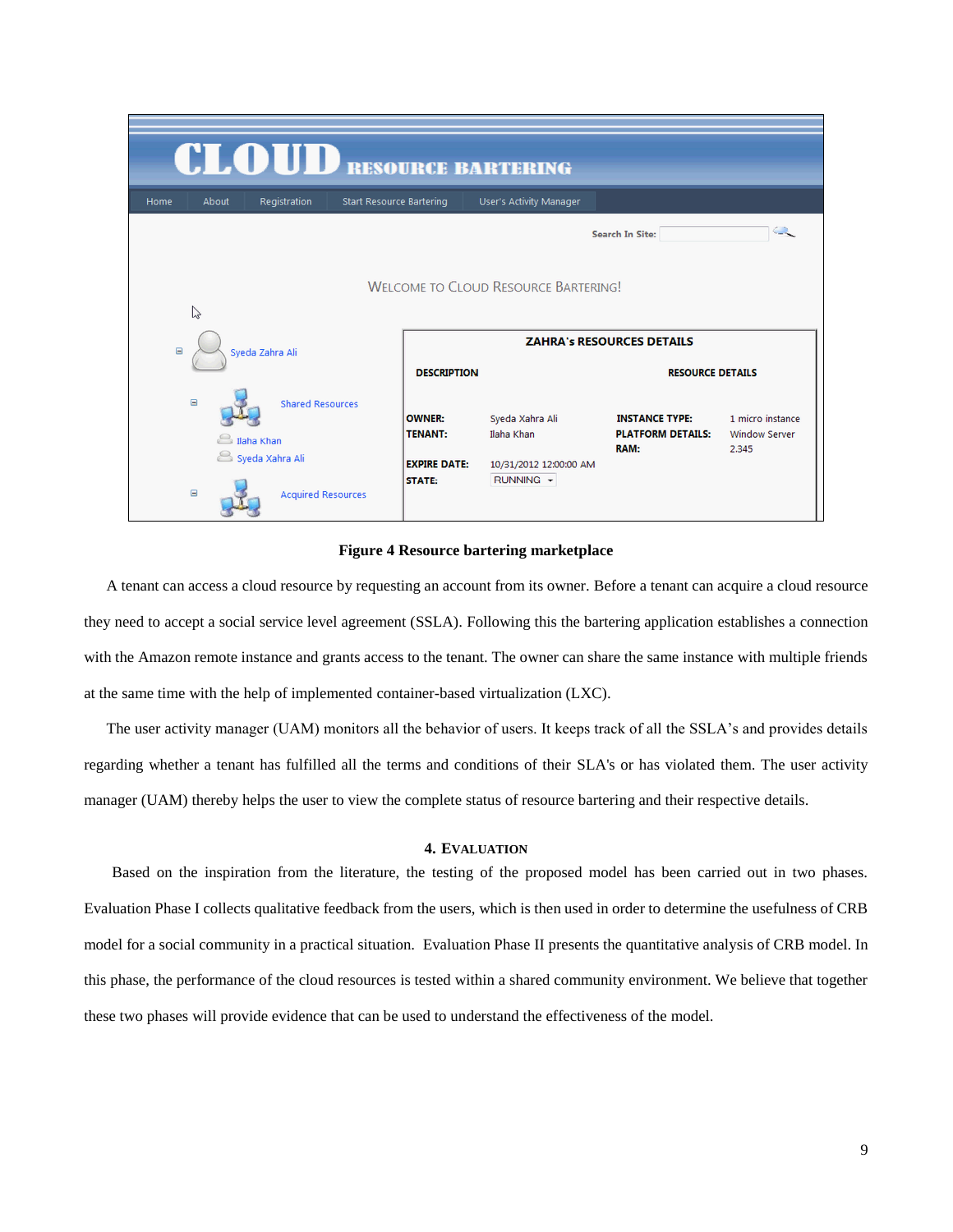## *4.1 Evaluation Phase I: Experimental Results and Analysis*

The CRB-Model focuses on the social aspect of resource sharing and as such the social community plays a central role in evaluating its performance. To gather practical feedback regarding this aspect of the system, a qualitative testing technique has been adopted. Common feedback capturing techniques include contextual inquiry, interviews with a focus group, questionnaires, surveys, self-reporting logs and journalized sessions. Such methods collect information from the users while they use the system in question. Among all these feedback choices, a questionnaire was felt to be the most appropriate option as it provides a standardized and relatively simple way to collect information in a structured way. Our study was designed for basic statistical analysis to ascertain how a community of users might feel about using the system. A group of Facebook users was chosen to execute a real-time resource bartering scenario using the system. The targeted group used the CRB-Model to share and acquire Cloud resources via a social network. Their feedback was then recorded using a web-based questionnaire. The sample data<sup>4</sup> from this survey and its analysis<sup>5</sup> is available on the given links in footnotes.

The feedback regarding the CRB-Model is assessed using different evaluation parameters. The results highlight that the major part of the community successfully grasped the concept and understood the system. It also indicates that the CRB-Model is deployed on a well-recognized social platform and users are already familiar with this environment. It was observed that all users are familiar with Facebook and a major part of community easily adopted the appearance of the system. In this context the questionnaire feedback taken from a social group is acceptable. This is because they are already familiar with the Facebook interface, so they did not find it difficult to learn the CRB application interface. Furthermore, it has been seen that pre-built trust relationships in Facebook encourage users to share their resources with their friends. For this purpose, the feedback of social community seems acceptable. This testing approach presented a detailed feedback taken from the community-related to the proposed CRB-model. The overall opinion was quite positive regarding the system. Users easily get started with the application as it was deployed on a social network. By analyzing the feedback from the social community, it was found that the CRB application provides a convenient way of sharing Amazon EC2 instances with other trusted users. Details regarding the second evaluation phase and the results from it are presented in the next section.

# *4.2 Evaluation Phase II:*

The focus of evaluation phase II is to determine the feasibility of CRB application in different workload scenarios. It is important to measure the Amazon EC2 instance performance relative to the number of users accessing it through containers.

 $\overline{a}$ 

<sup>4</sup>https://docs.google.com/a/seecs.edu.pk/spreadsheet/ccc?key=0Am4V3taJ3KwLdE9xb1NDRW9mSjNkSkpUTHdjVTd1Mmc#gid=0 5http://apps.facebook.com/339352909494540/?fb\_source=bookmark\_apps&ref=bookmarks&count=0&fb\_bmpos=3\_0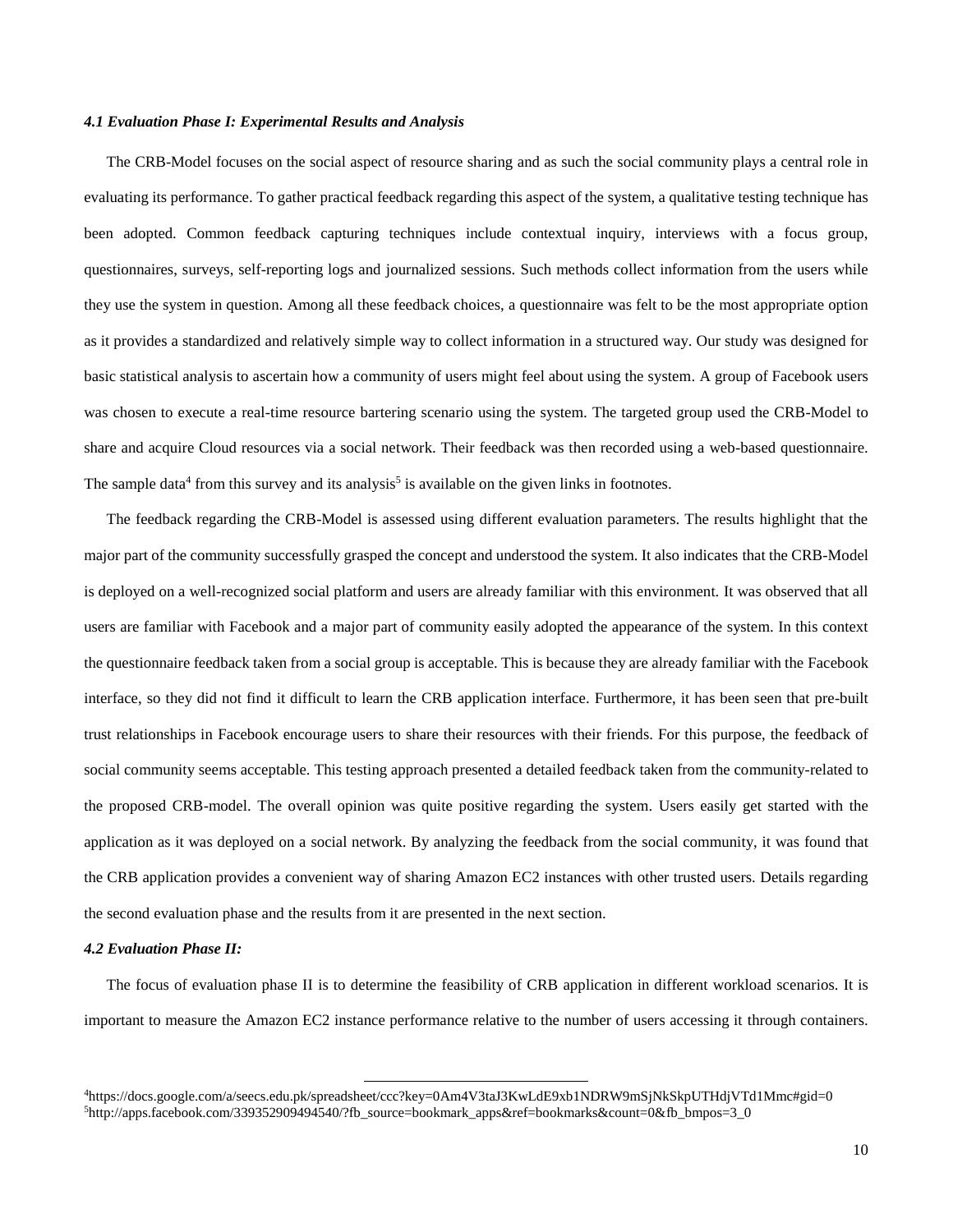The CRB-Model enables sharing the Amazon EC2 virtual machines (from here on 'host'); hence the goal in this phase is to analyze the performance impact on shared containers when the host runs different heavy workloads. We also study the performance impact on other containers as well as on the host machine, when only some containers are heavily loaded. A range of testing techniques could be adopted for this purpose, however, two different scenarios have been designed with various test cases, to evaluate the relative performance of host and containers under different conditions. In the following section, the experimental setup and quantitative testing tools are explained in detail for system assessments. Consequently, conclusions are drawn from the results.

#### *4.2.1 Experimental Design:*

In this testing approach, an Amazon EC2 M1 large instance was used with 7.5 GB memory, 4 EC2 Compute Units (2 virtual cores with 2 EC2 Compute Units each), 850 GB instance storage and a 64-bit platform. For the M1 large instance, I/O performance is high. A performance analysis tool was required to monitor the host virtual machine's performance relative the containers running in it and vice-versa, with a variety of workloads and scenarios. There is a range of testing tools available for this purpose. These include Copperegg<sup>6</sup>, Amazon CloudWatch [24], RevealCloud for Amazon EC2 monitoring and the Free EC2 Health Monitor [25]. The Phoronix<sup>7</sup> testing tool was chosen for this evaluation due to its robust analysis and open benchmarking aspect. This open benchmarking testing suite was installed in the Amazon EC2 large instance in order to analyze its performance under different workload conditions. A number of nested LXC instances were created in the Amazon EC2 large instance and configured to run Phoronix.

A stress<sup>8</sup> package was installed in the host as well as in the containers. It enabled a configurable I/O, CPU and disk workload to be placed on the systems. Phoronix test suite supports a number of performance tests such as PyBench<sup>9</sup>. It presents a standardized way to measure the overall performance of the system and is also used to see the performance of host machine and of Linux containers installed in it.

## *4.2.2 Design of the Test case scenario:*

Two scenarios were tested under the environment described previously. While designing the test cases, the focus was to monitor the performance of the Amazon EC2 host machines and Linux containers installed in it. Thus, the goal of this evaluation phase was to understand how CRB Model-based resource sharing in the social community affects the performance

 $\overline{\phantom{a}}$ 

<sup>6</sup> http://copperegg.com

<sup>7</sup> http://www.phoronix-test-suite.com/

<sup>8</sup> http://www.stresslinux.org/sl/

<sup>9</sup> http://openbenchmarking.org/test/pts/pybench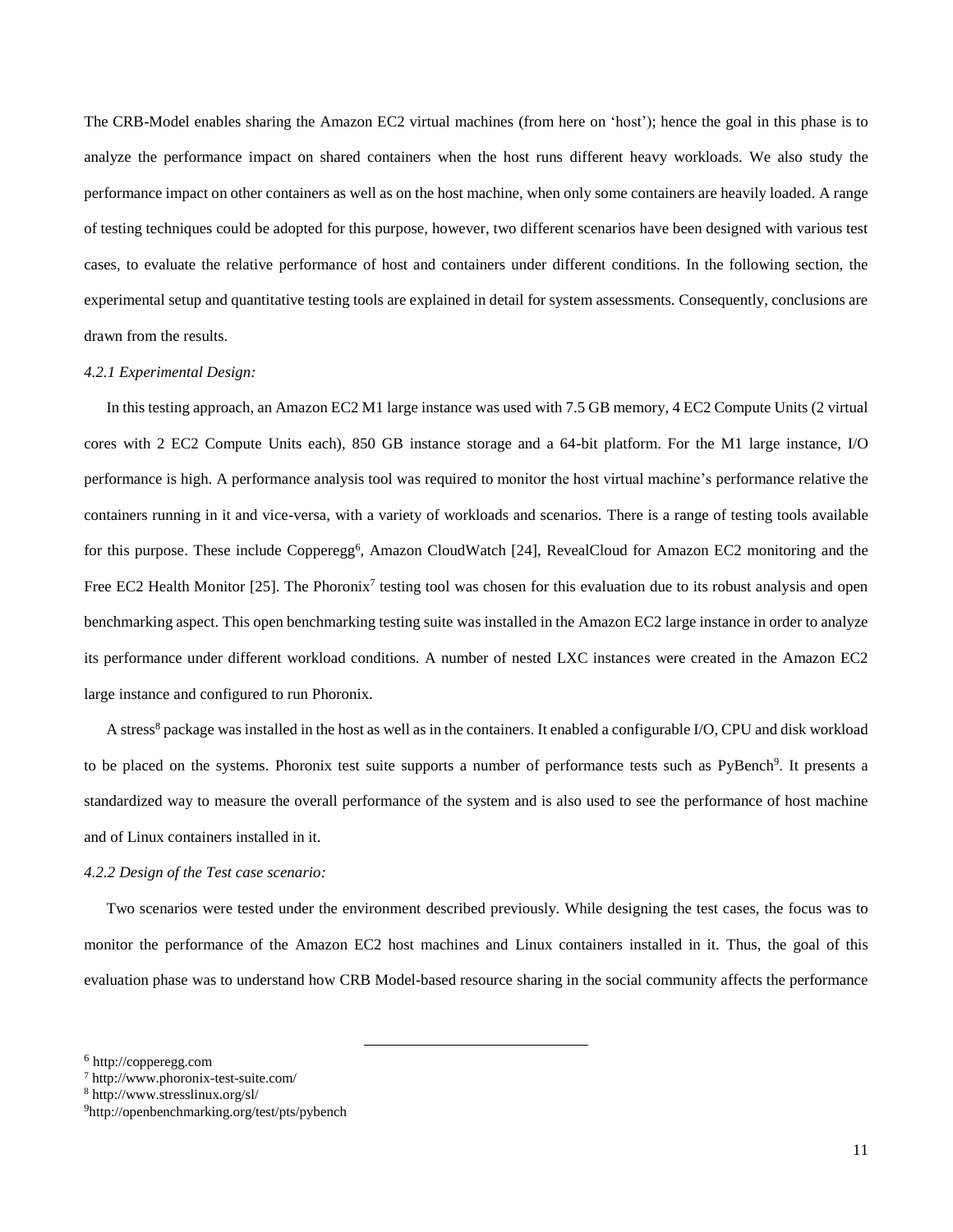of host and containers, so two test scenarios were designed. In the first scenario, the host machine is put under different workload conditions, and the effect is observed on the containers running in it. In the second scenario, the performance of the host machine is measured with reference to nested machines by executing test PyBench in nested machines. PyBench categorizes and mentions different workloads with the terminology of Workload 0, 1, 8 and so on. Workload 0 means a workload with no stress or heavy workload, and Workload 1 comes with a certain stress weight.

## *4.2.3 Scenario 1:*

Five Linux containers named C0, C1, C2, C3, and C4 were created in an Amazon EC2 large instance. Table 1 shows that C0 runs a task in just 25% of the time when the host machine was running Workload 0, as compared to when it was running Workload 64. Similar is the case with other containers. Hence it can be deduced that the performance of containers/ nested machines is relative to the performance of the host machine. The average task execution time for all containers with no workload is 4301 ms and with a workload 64, it increases to 16875 ms. This indicates that the overall performance of the host machine decreases by a quarter.

| <b>Host</b> | $C\theta$ | C1       | C <sub>2</sub> | C <sub>3</sub>     | C <sub>4</sub> |
|-------------|-----------|----------|----------------|--------------------|----------------|
| Workload 0  | 4301 ms   | 4284 ms  | 4299 ms        | 4309 ms            | 4290 ms        |
| Workload 1  | 4291 ms   | 4303 ms  | 4299 ms        | 4294 ms            | 4307 ms        |
| Workload 6  | 5802 ms   | 5811 ms  | 5710 ms        | 5818 ms            | 5814 ms        |
| Workload 8  | 7950 ms   | 8014 ms  | 10083 ms       | $10053 \text{ ms}$ | 9995 ms        |
| Workload 16 | 12193 ms  | 12303 ms | 12346 ms       | 12399 ms           | 12419 ms       |
| Workload 32 | 14700 ms  | 14463 ms | 14545 ms       | 14640 ms           | 14776 ms       |
| Workload 64 | 16875 ms  | 16881 ms | 17132 ms       | 16841 ms           | 16750 ms       |

**Table 1. Performance measurement of containers, with host machine under various workload** 

Finally, a comparison of all nested instances' PyBench task execution time obtained by each test run is shown in Figure 5. The graph shows that the performance of the host machine is directly proportional to the performance of the nested instances and inversely proportional to the workload weight added to the system. The figure 5 also highlights that the trend of task execution time is almost same for all the containers and it heavily depends on the host machine's resource utilization. Therefore, we can conclude that workload weight on the host machine affects all the users sharing it through containers.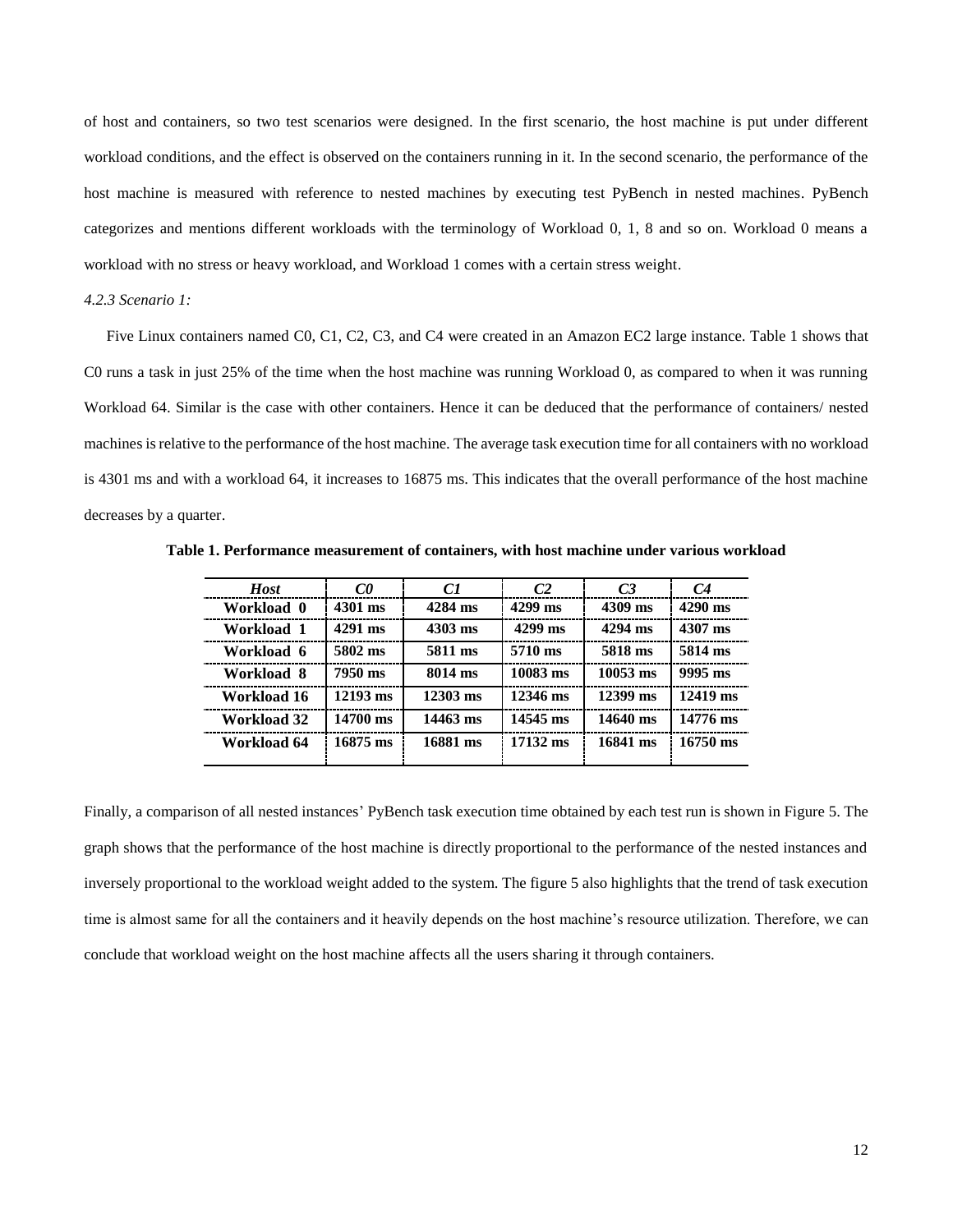

**Figure 5. Observing the performance impact on containers by stressing the host machine**

## *4.2.4 Scenario 2:*

In this scenario, the host machine and the containers/ nested machines are evaluated under different workload conditions. The focus here is to find out the effect on host and containers when some of them run the heavy workload. The following table 2 gives an insight that the performance of the host machine does not vary too much whether only two containers (C0 and C1) are heavily loaded or all of them. It is quite obvious that the stressed containers take more time to execute PyBench, however, the containers under stress do not significantly affect the performance of other containers. The nested containers under stress have a local performance decrease when compared to the other containers with no stress.

|                | C0, C1<br>under stress | C0, C1, C2<br>under stress | C0, C1, C2, C3<br>under stress | C0, C1, C2, C3, C4<br>under stress |
|----------------|------------------------|----------------------------|--------------------------------|------------------------------------|
| Host           | 3570 ms                | 3570 ms                    | 3590 ms                        | 3569 ms                            |
| C <sub>0</sub> | 4640 ms                | 8883 ms                    | 11748 ms                       | 15946 ms                           |
| C <sub>1</sub> | 4717 ms                | 8858 ms                    | 11688 ms                       | 16441 ms                           |
| C <sub>2</sub> | 3838 ms                | 8971 ms                    | 11559 ms                       | 16056 ms                           |
| C <sub>3</sub> | 3823 ms                | 4679 ms                    | 11598 ms                       | 16293 ms                           |
| C <sub>4</sub> | 3826 ms                | 4742 ms                    | 5513 ms                        | $16222$ ms                         |

**Table 2. PyBench task execution times of host and containers with different workload weights**

Figure 6 gives a graphical depiction of the results and highlights that the performance of the host machine stays almost same irrespective of the load in the nested containers. It also explains that for the test run 1, C0 and C1 take a little more time in executing the PyBench task, as compared to C2, C3, and C4. In a test run 2, the performance of C3 and C4 remained almost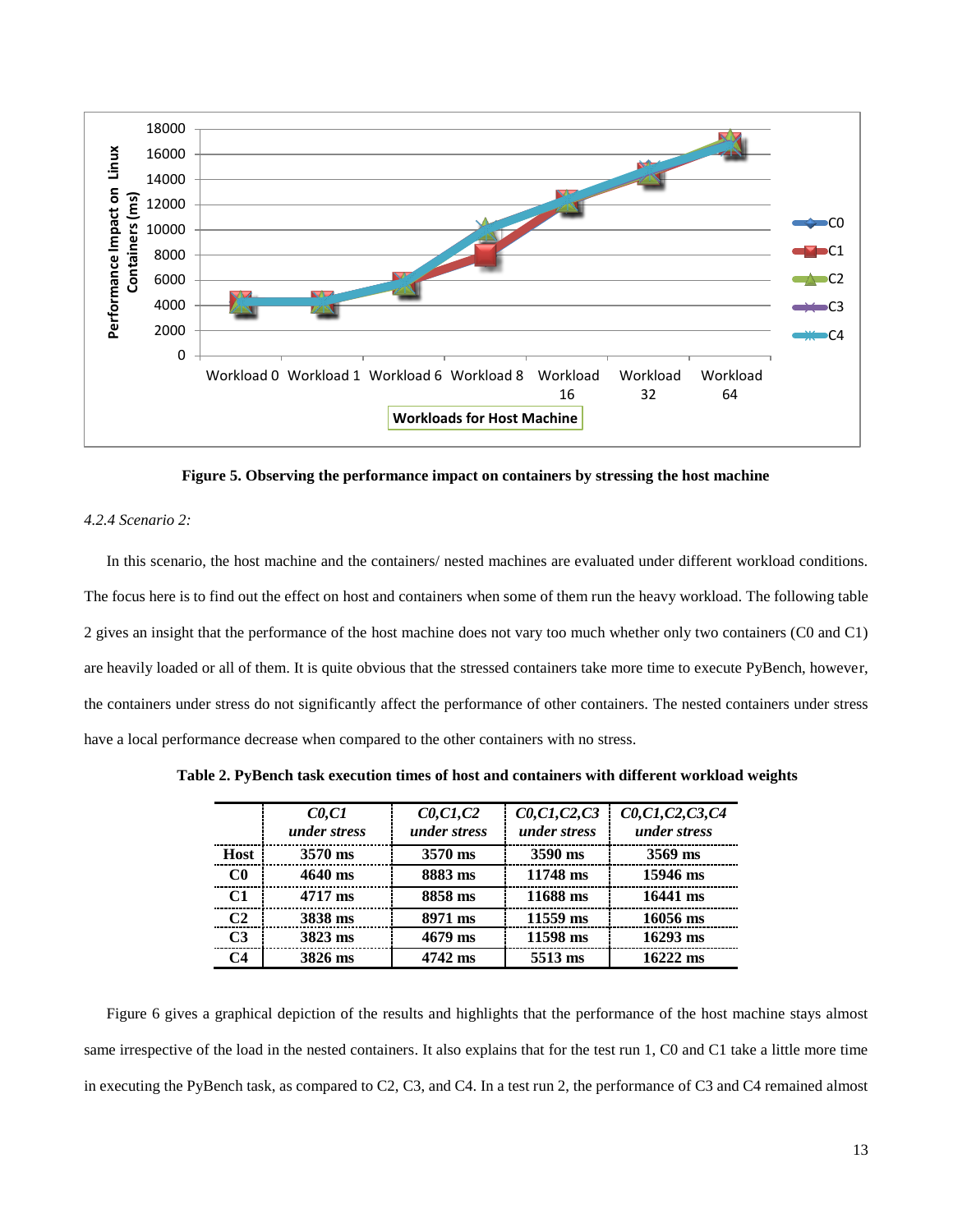unchanged, while the stressed containers performed poorly. It shows that the stressed containers do not affect the performance of the other containers. A similar trend can be noticed in a test run 3. In a test run 4, all the containers performed equally while the host machine's performance remained unchanged. It shows that even if all the containers are heavily stressed, the host machine will still be able to perform reliably well. The results support our claim that through CRB model the cloud resources (i.e. virtual machines) can be effectively shared with other users.



**Figure 6. The performance impact on host machine and containers by stressing a few of them**

# *4.2.5 Result Analysis:*

The results show that although the performance of a container may decrease due to a heavy workload, it has a very small impact on the other nested instances. The following figure 7 gives consolidated results to show that the performance of the host machine stays same no matter how heavily the containers are loaded. It also shows that the containers under stress do not affect the performance of the other containers running on the same host. Hence it can be concluded that the CRB system performed effectively well under different workloads, and demonstrated its feasibility. The results provide evidence that resource sharing between multiple users works effectively after deploying the CRB Model. The environment set up with containers helps to insulate users from each other's workloads. This confirms that resources can be effectively and fairly shared between users through the CRB application.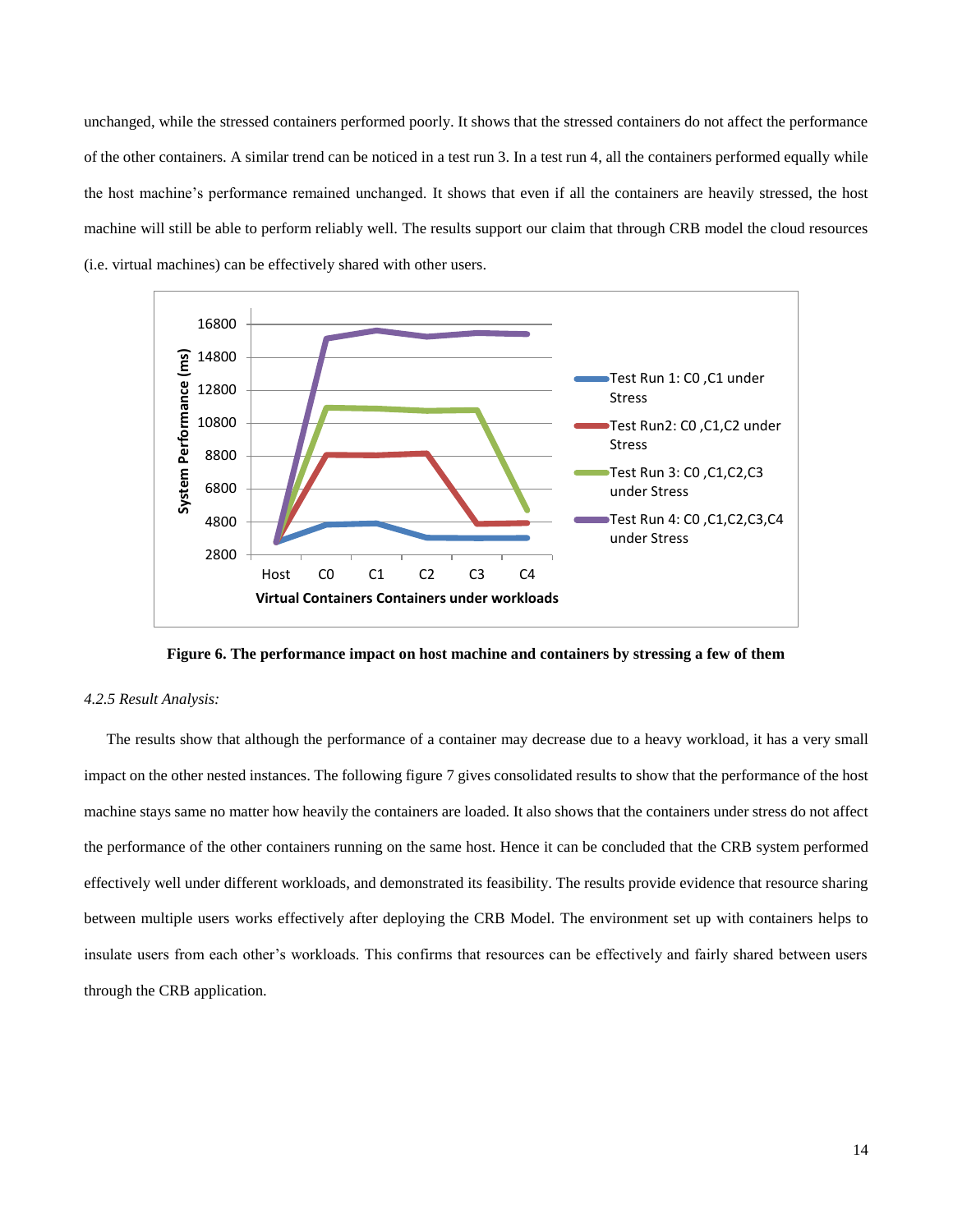

**Figure 7. Systems' performance with reference to nested Linux containers with different workload weights**

The performance of the prototype has been assessed during two evaluation phases. In the first stage, feedback was gathered from a group of end users within a social community. This confirmed that existing social networks can provide a solid trust foundation for the sharing of Cloud resources. This analysis gave evidence that in developing countries, especially within the research or student communities; users can effectively utilize the Cloud resources by adopting this kind of model. The evaluation was extended by a quantitative approach to observing the performance of the Amazon EC2 instance under various sharing environments. In evaluation phase - II it was found that multiple users can share Amazon EC2 resources using the CRB-Model. The impact of sharing resources was evaluated, and conclusions were made regarding this aspect of the system. Results demonstrated that the EC2 instances kept stable and worked effectively under a range of different test conditions and sharing scenarios.

## **5. CONCLUSION AND FUTURE WORK**

In developing countries, it is often too expensive for people to acquire a virtual machine from public clouds. Users may, therefore, wish to manage costs and increase computational resource usage by sharing the virtual instances with others. This work provides a Cloud resource bartering platform to help users share their cloud resources through Facebook-based social network, just like they would share other content. Based on this idea, this work presents a system to help users to share their dedicated resources without the need for money changing hands in different social communities, in a fair trust-based environment. The results provide a clear confirmation that under different workload conditions, cloud resources can be effectively shared within a social community. This indicates the successful resource sharing using the proposed CRB Model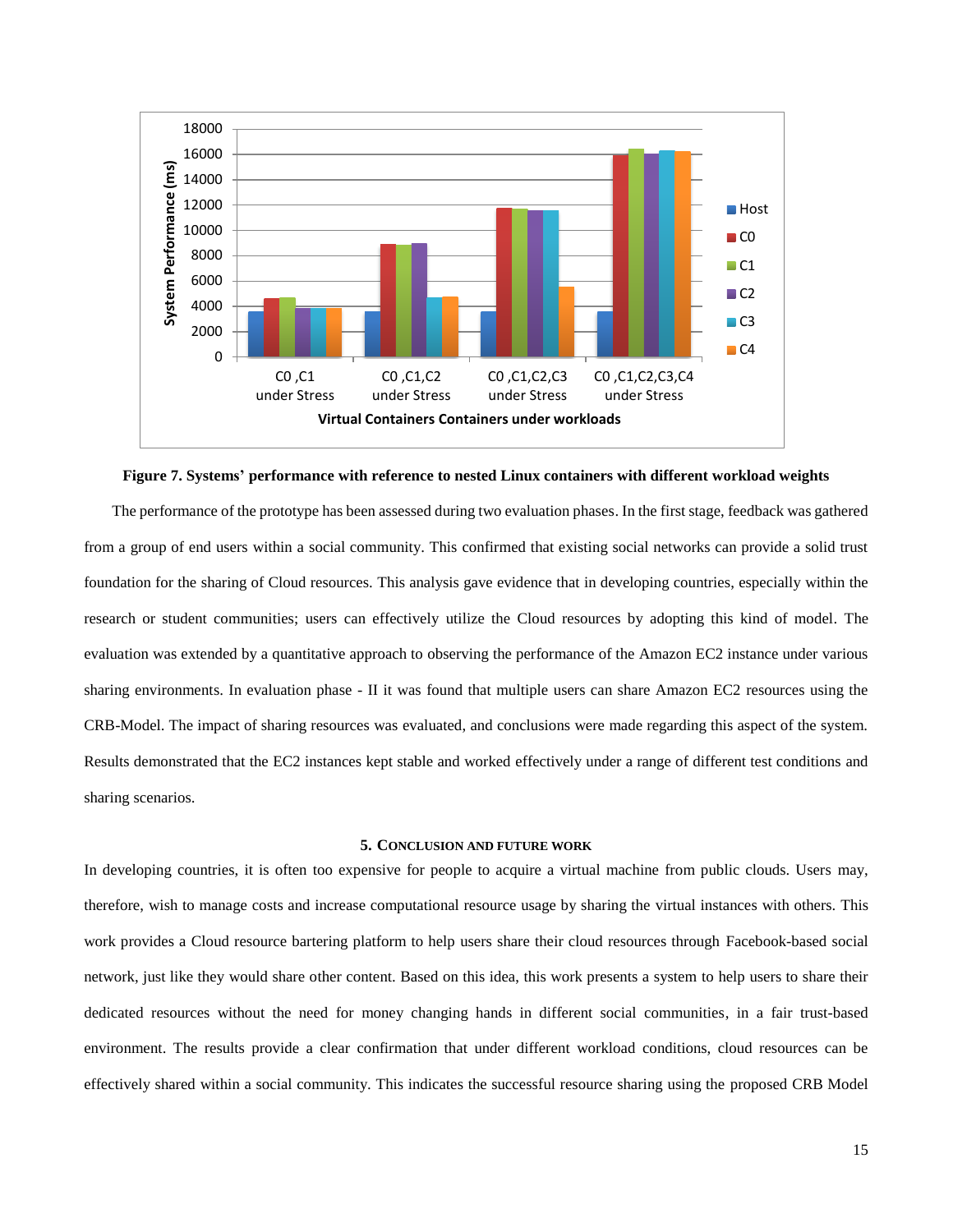and confirms that the prototype shows great promise in terms of helping users in developing countries access resources which they couldn't otherwise afford. This may help users to save money whilst accessing the latest technology.

Cloud resource sharing in a social network does bring some security considerations. In future, we aim to propose several different security techniques to make sharing more secure using a social network. Furthermore, the presented CRB model is set to be extended for other social networks (such as Google+, Twitter etc.) to enable cloud resources to be shared between users. In future, we intend to deploy CRB in a generic social environment such as OpenSocial. The CRB-Model can be extended for a variety of applications. This might include, for example, helping the scientific community to manage and share their computing resources. A large social group can work on a single project simultaneously using the CRB-Model which might be of benefit to the open source community.

## **Acknowledgment**

We would like to express our gratitude to Amazon EC2 for providing us a research grant making it possible to test and

evaluate the proposed economic model in a real-time cloud trading scenario. It provided us with a high-performance computing

environment allowing us to tap into the high demand infrastructure of AWS cloud.

## **REFERENCES**

- [1] Goble CA, Bhagat J, Aleksejevs S, Cruickshank D, Michaelides D, Newman D, et al. myExperiment: A repository and social network for the sharing of bioinformatics workflows. Nucleic Acids Res 2010;38. doi:10.1093/nar/gkq429.
- [2] Ludäscher B, Altintas I, Berkley C, Higgins D, Jaeger E, Jones M, et al. Scientific workflow management and the Kepler system. Concurr Comput Pract Exp 2006;18:1039–65. doi:10.1002/cpe.994.
- [3] Cock PJA, Grüning BA, Paszkiewicz K, Pritchard L. Galaxy tools and workflows for sequence analysis with applications in molecular plant pathology. PeerJ 2013;1:e167. doi:10.7717/peerj.167.
- [4] Guo Z, Singh R, Pierce M. Building the PolarGrid portal using web 2.0 and OpenSocial. Proc 5th Grid Comput Environ Work - GCE '09 2009:1. doi:10.1145/1658260.1658267.
- [5] Mitchell-Wong J, Kowalczyk R, Roshelova A, Joy B, Tsai H. OpenSocial: From social networks to social ecosystem. Proc. 2007 Inaug. IEEE-IES Digit. Ecosyst. Technol. Conf. DEST 2007, 2007, p. 361–6. doi:10.1109/DEST.2007.371999.
- [6] Singh MP, Huhns MN. Automating workflows for service order processing: Integrating AI and database technologies. IEEE Expert 1994;9:19–23. doi:10.1109/64.331480.
- [7] Chard K, Caton S, Rana O, Bubendorfer K. Social Cloud: Cloud computing in social networks. Proc. 2010 IEEE 3rd Int. Conf. Cloud Comput. CLOUD 2010, 2010, p. 99–106. doi:10.1109/CLOUD.2010.28.
- [8] Thaufeeg AM, Bubendorfer K, Chard K. Collaborative eResearch in a social cloud. Proc. 2011 7th IEEE Int. Conf. eScience, eScience 2011, 2011, p. 224–31. doi:10.1109/eScience.2011.39.
- [9] Goiri Í, Guitart J, Torres J. Economic model of a Cloud provider operating in a federated Cloud. Inf Syst Front 2012;14:827–43. doi:10.1007/s10796-011-9325-x.
- [10] Belalem G, Bouamama S, Sekhri L. An effective economic management of resources in cloud computing. J Comput 2011;6:404–11. doi:10.4304/jcp.6.3.404-411.
- [11] Ali Z, Rasool RU, Bloodsworth P. Social networking for sharing cloud resources. Proc. 2nd Int. Conf. Cloud Green Comput. 2nd Int. Conf. Soc. Comput. Its Appl. CGC/SCA 2012, 2012, p. 160–6. doi:10.1109/CGC.2012.37.
- [12] Abdallah A, Shen X. Lightweight security and privacy preserving scheme for smart grid customer-side networks. IEEE Trans. Smart Grid, vol. PP, 2015. doi:10.1109/TSG.2015.2463742.
- [13] Neglia G, Reina G, Zhang H, Towsley D, Venkataramani A, Danaher J. Availability in BitTorrent systems. Proc. IEEE INFOCOM, 2007, p. 2216–24. doi:10.1109/INFCOM.2007.256.
- [14] Anderson DP, Cobb J, Korpela E, Lebofsky M, Werthimer D. SETI@home: an experiment in public-resource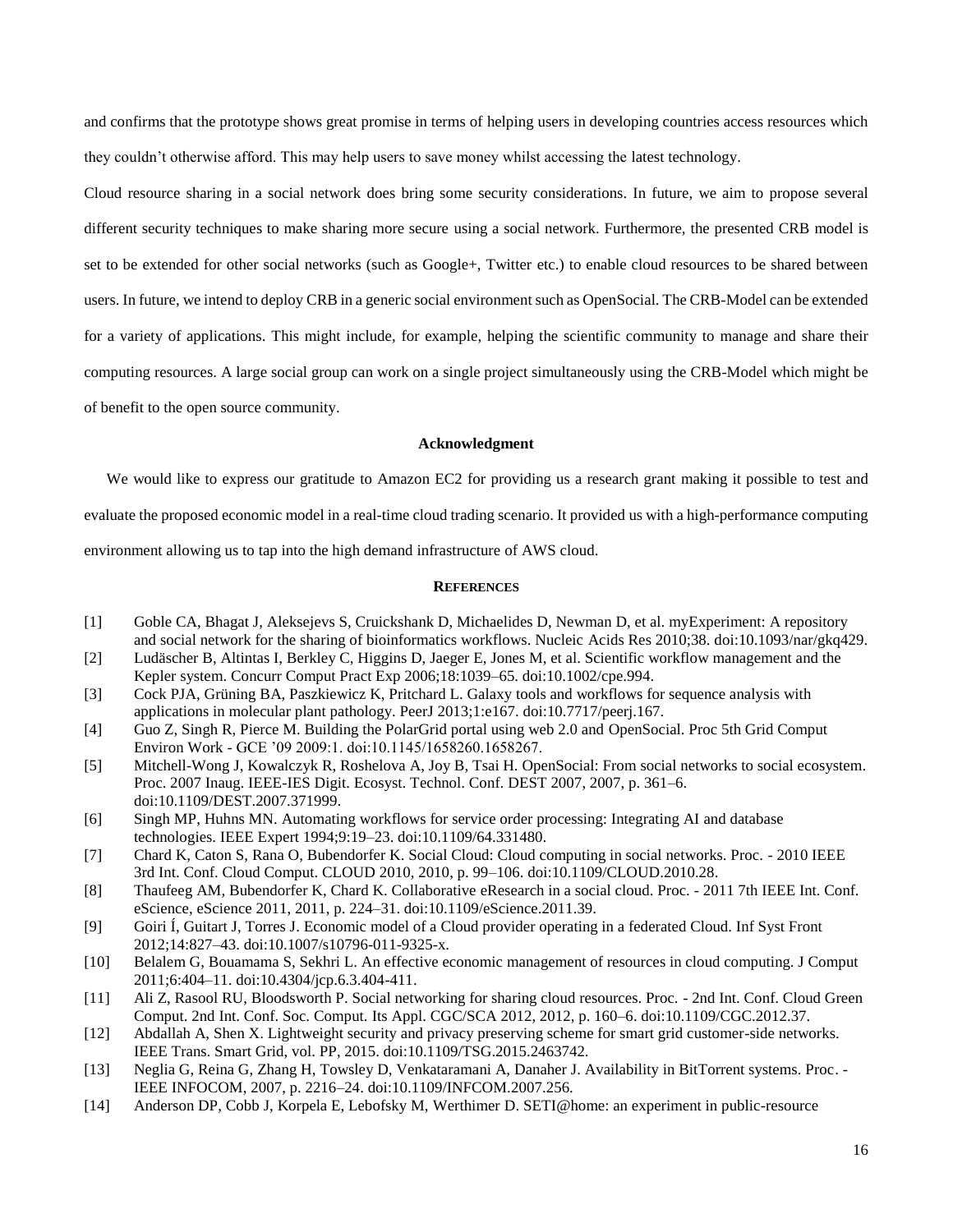computing. Commun ACM 2002;45:56–61. doi:10.1145/581571.581573.

- [15] Andrade N, Cirne W, Brasileiro F, Roisenberg P. OurGrid: An Approach to Easily Assemble Grids with Equitable Resource Sharing. Job Sched Strateg Parallel Process 2003;2862:61–86. doi:10.1007/10968987\_4.
- [16] Buyya R, Abramson D, Giddy J, Stockinger H. Economic models for resource management and scheduling in Grid computing. 2002. doi:10.1002/cpe.690.
- [17] Buyya R, Venugopal S. Cluster and grid computing: A graduate distributed-computing course. IEEE Distrib Syst Online 2007;8. doi:10.1109/MDSO.2007.4415516.
- [18] Baker T, Mackay M, Randles M, Taleb-Bendiab A. Intention-oriented programming support for runtime adaptive autonomic cloud-based applications. Comput Electr Eng 2013;39:2400–12. doi:10.1016/j.compeleceng.2013.04.019.
- [19] Tai S, Nimis J, Lenk A, Klems M. Cloud service engineering. Proc 32nd ACM/IEEE Int Conf Softw Eng ICSE '10 2010;2:475. doi:10.1145/1810295.1810437.
- [20] Baker T, Mackay M, Randles M. Eternal cloud computation application development. Proc. 4th Int. Conf. Dev. eSystems Eng. DeSE 2011, 2011, p. 392–7. doi:10.1109/DeSE.2011.70.
- [21] Baker T, Taleb-Bendiab A, Al-Jumeily D, Miseldine P. Creating on-demand service-oriented applications from intentions model. Proc. - Int. Conf. Dev. eSystems Eng. DeSE 2009, 2009, p. 219–26. doi:10.1109/DeSE.2009.40.
- [22] Taleb-Bendiab A, Miseldine P, Randles M, Baker T. Programming support and governance for process-oriented software autonomy. Lect Notes Bus Inf Process 2008;8:3–18. doi:10.1007/978-3-540-68262-2\_1.
- [23] Zhang Q, Cheng L, Boutaba R. Cloud computing: State-of-the-art and research challenges. J Internet Serv Appl 2010;1:7–18. doi:10.1007/s13174-010-0007-6.
- [24] © 2017, Amazon Web Services I or its affiliates. A rights reserved. Amazon CloudWatch 2017. https://aws.amazon.com/cloudwatch/.
- [25] Reserved. ZCA rights. Free EC2 Health Monitor 2017. https://www.manageengine.com/free-ec2-health-monitortool/free-ec2-health-monitor-index.html.

**------------------------**

# **Ms. Zahra Ali**

Zahra Ali completed her M.Sc. degree in Information Technology from NUST School of Electrical Engineering and Computer

Science (NUST-SEECS), Pakistan, in 2013. Her main research interests are Distributed Computing and Social Computing.

# **Raihan ur Rasool**

Dr. Raihan ur Rasool is a Fulbright Alumnus of the University of Chicago, USA. He is currently affiliated with Victoria

University, Melbourne. His research interests include large-scale systems, security and computer architecture. His research

work, comprising over 45 articles is published in various international conferences and journals, e.g. ISCA, HiPEC, CCGrid,

ACM SIGARCH, IEEE Transactions on Cloud Computing, JNCA & FGCS.

## **Shamyl Bin Mansoor**

Shamyl Bin Mansoor is an Assistant Professor at School of Electrical Engineering and Computer Science at National University

of Sciences and Technology. His areas of interests include educational technology, internet of things, modeling and simulation.

Along with his research interests and teaching he runs a successful educational technology company.

## **Peter Bloodsworth**

Dr. Peter Bloodsworth joined the Department of Computer Science at the University of Oxford in 2017. Prior to this he worked and lived in Islamabad, Pakistan at the National University of Sciences and Technology (NUST) as a Foreign Professor from